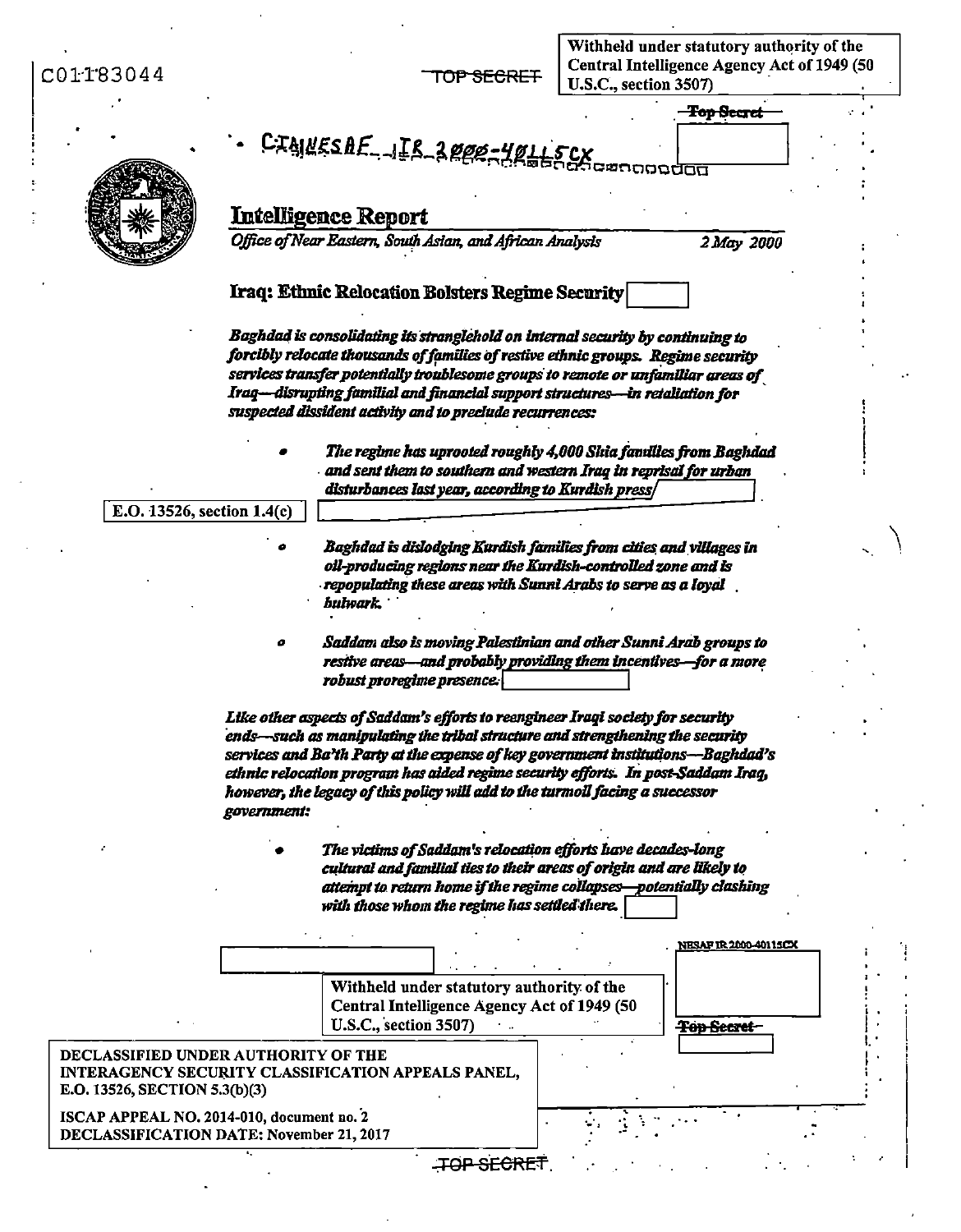C01183044

E.O. 13526, section 1.4(c)

## TOP SECRET

Withheld under statutory authority of the Central Intelligence Agency Act of 1949 (50 **U.S.C., section 3507)** 

**Top Secret** 

<del>an Seeret</del>

÷,

Central Intelligence Agency Act of 1949 (50<br>U.S.C., section 3507)

Withheld under statutory authority of the

### Iraq: Ethnic Relocation Bolsters Regime Security

**Uprooting Troublesome Groups** 

Baghdad has sought to consolidate its stranglehold on internal security since the 1970s by forcibly relocating thousands of families of restive ethnic groups. Regime security services transfer potentially troublesome groups to remote or unfamiliar areas of Iraq—disrupting familial and financial support structures—in retaliation for suspected dissident activity and to preclude recurrences. Official Iraqi media have not been observed to acknowledge the relocations, but

Kurdish and London-based Arabic press have cited regime claims that these measures are intended to alleviate unemployment and overcrowdingespecially in the capital—and to improve economic planning.

Although the regime is concerned about unrest in outlying provinces, maintaining stability in Baghdad is of paramount importance. According to

(Kurdish and London-based Arabic press, population transfers) from the capital-as well as recently implemented restrictions on Shia property ownership in Baghdad—suggest that the regime has an overall plan to decrease the number of potentially recalcitrant Shia in the capital:

The regime has uprooted roughly 4,000 Shia families from Baghdad and sent them to southern and western Iraq in reprisal for urban disturbances last year, according to Kurdish press\

Saddam Husayn also is moving various Sunni groups to restive areas—and probably providing them with incentives to relocate—for a more robust proregime presence:

- indicate that the Recent press regime is settling Palestinians in depopulated former Shia neighborhoods of Baghdad as well as in southern Iraq and in Kurdish and Turkomen areas. E.O. 13526, section 1.4(c)
- Several families from Tikrit-Saddam's support base-have also relocated to southern provinces,

This report was prepared by the Office of Near Eastern, South Asian, and African Analysis. Comments and queries are welcome

> Withheld under statutory authority of the Central Intelligence Agency Act of 1949 (50 U.S.C., section 3507)

동 성공

 $\mathcal{C}$ 

TOP SECRET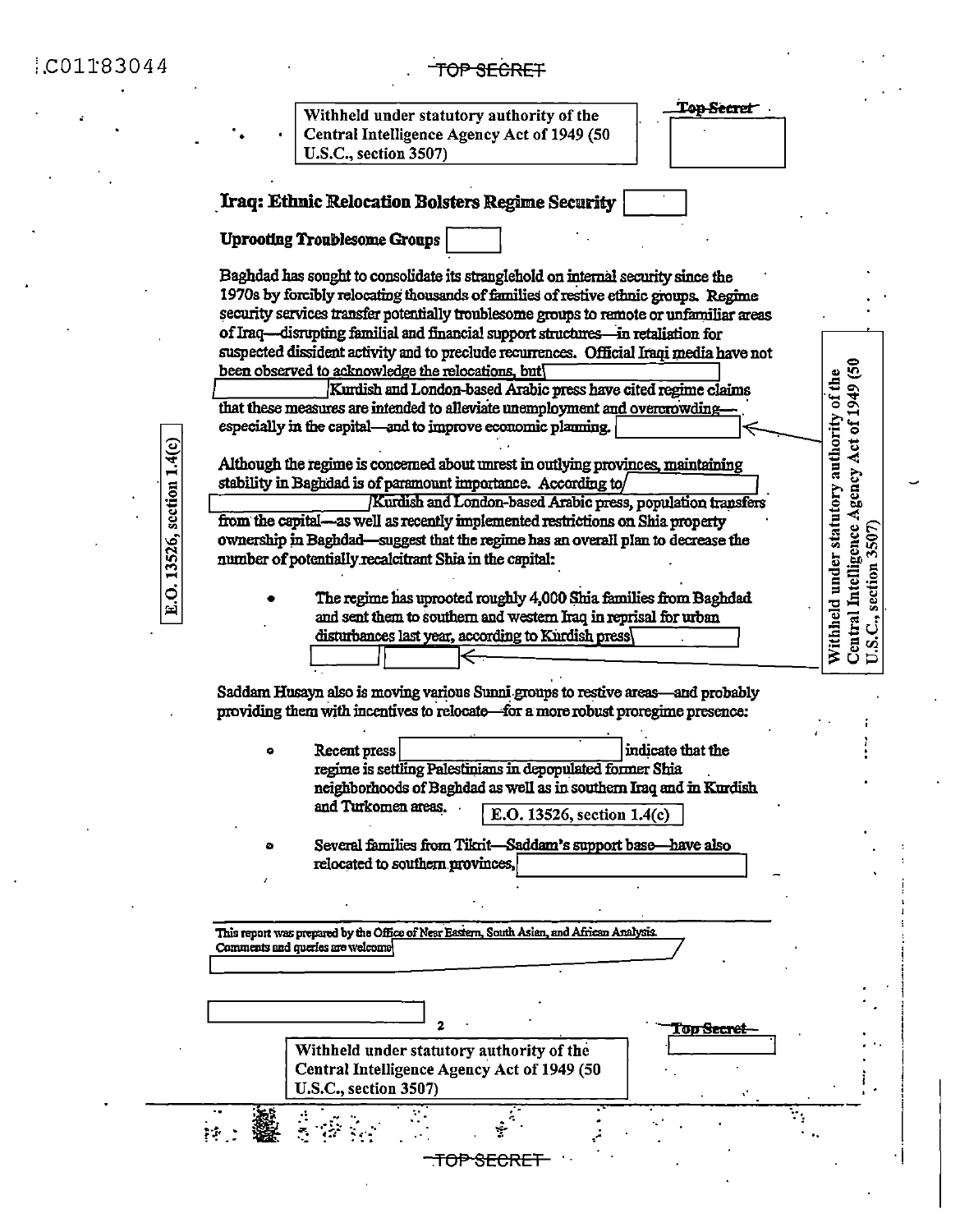## C01183044



<del>TOP SECR</del>

<del>-TOP SECRET</del>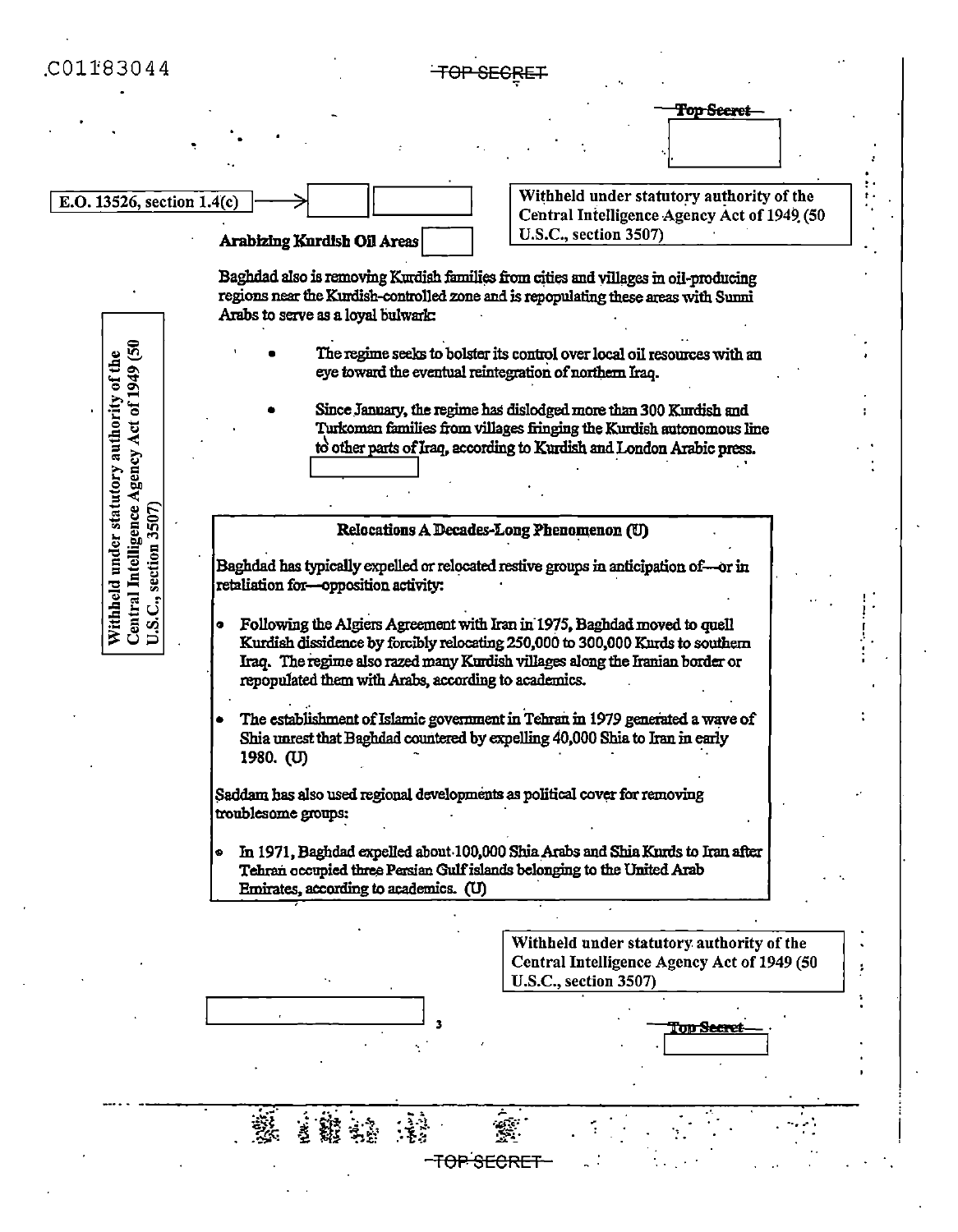#### **TOP-SECRET**

| Withheld under statutory authority of the   |  |
|---------------------------------------------|--|
| Central Intelligence Agency Act of 1949 (50 |  |
| $\dot{\mathbf{U}}$ .S.C., section 3507)     |  |

Fo<del>p Secret</del>

#### Limited Near-Term Gains, Greater Long-Term Problems (U)

Like Saddam's other efforts to reengineer Iraqi society for security ends-such as manipulating the tribal structure and strengthening the security services and Ba'th Party at the expense of key government institutions—Baghdad's ethnic relocation program has improved near-term regime security. Nevertheless, the regime's ability to continue forcibly resettling segments of the population ultimately will be limited by logistical and security constraints. Half of Baghdad's population of 6 million consists of potentially restive Shia, whose large-scale expulsion would be almost impossible to achieve. Moreover, the regime probably cannot completely stannch the flow of rural migrants—many of whom are Shia—seeking better living conditions in the capital:

- Baghdad's efforts to relocate population groups also place an added burden on the security services, which, in many cases, must maintain a heightened presence in the areas where groups are resettled.
- Forced population transfers are likely to have inflamed antiregime sentiment among uprooted groups, which have been cowed into inaction for now but could nonetheless foment future unrest.

In post-Saddam Iraq, the legacy of this policy will add to the turmoil facing a successor government. The victims of Saddam's relocation efforts have decades-long cultural and familial ties to their areas of origin and are likely to attempt to return home if the regime collapses—potentially clashing with those whom the regime has settled there.

#### **Intelligence on Relocations Lacking**

This paper is derived from episodic and irregular information rather than a firm base of intelligence reporting. The available reporting on Iraqi ethnic relocation measures is sporadic and usually difficult to corroborate. Moreover, different sources give wide-ranging estimates on the frequency and extent of forced population movements. While imagery has revealed evidence of the regime's destruction of villages in the past, the regime's resettlement program does not have a visible signature—in most cases, rather than destroving depopulated neighborhoods or villages, the regime typically repopulates them with Sumii Arabs loyal to the regime.  $(S\overline{NF})$ 



<del>TOP SECRET</del>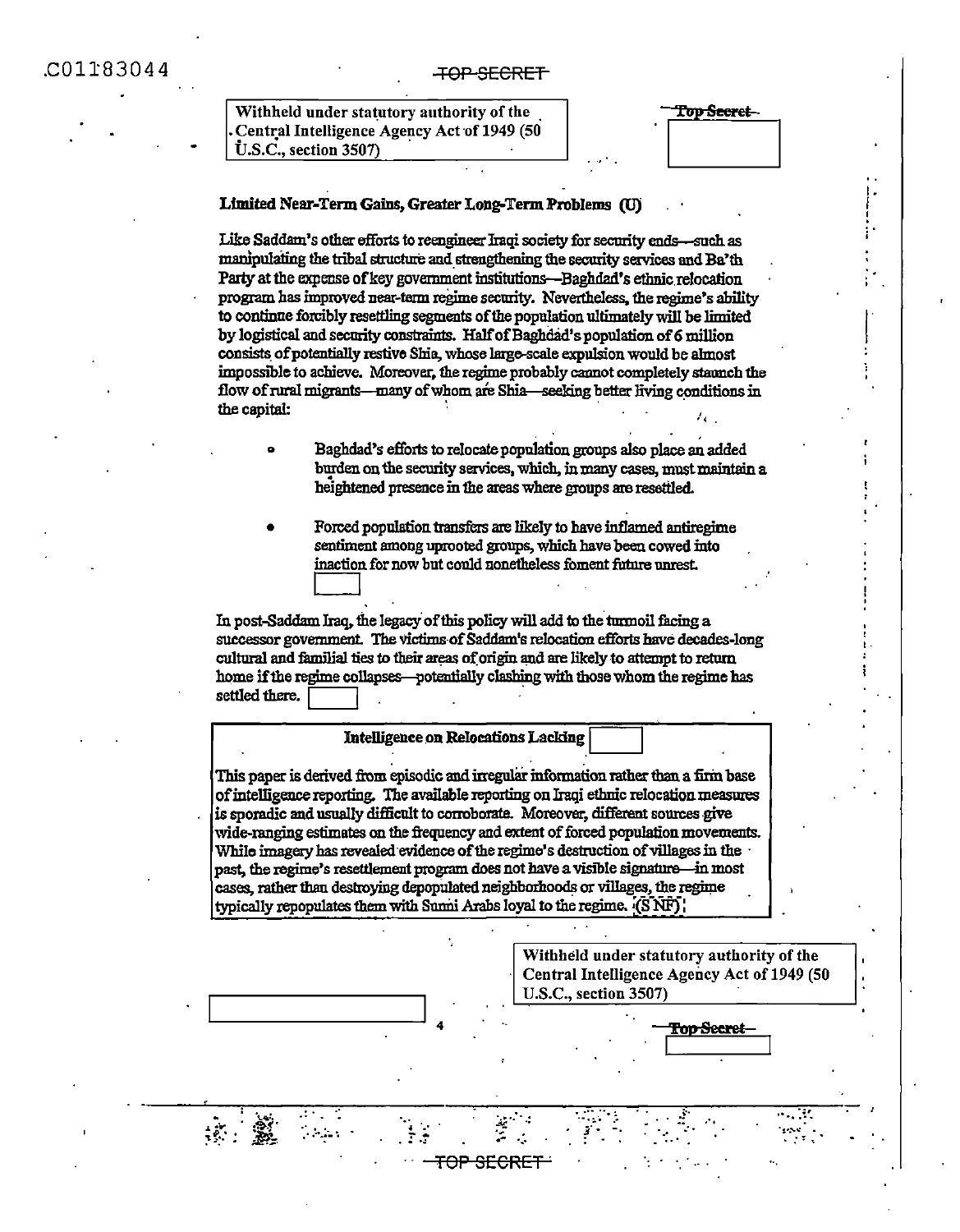# TOP SECRET-



Subject: Iraq: Ethnic Relocation Bolsters Regime Security



 $\overline{\mathbf{3}}$ 

安全 第二十二

Withheld under statutory authority of the Central Intelligence Agency Act of 1949 (50 U.S.C., section 3507)

**Top Secret** 

Top Secret

-TOP SECRET

 $\mathbf{x}^{\prime}_{i}$  ,

 $\frac{1}{2}$  .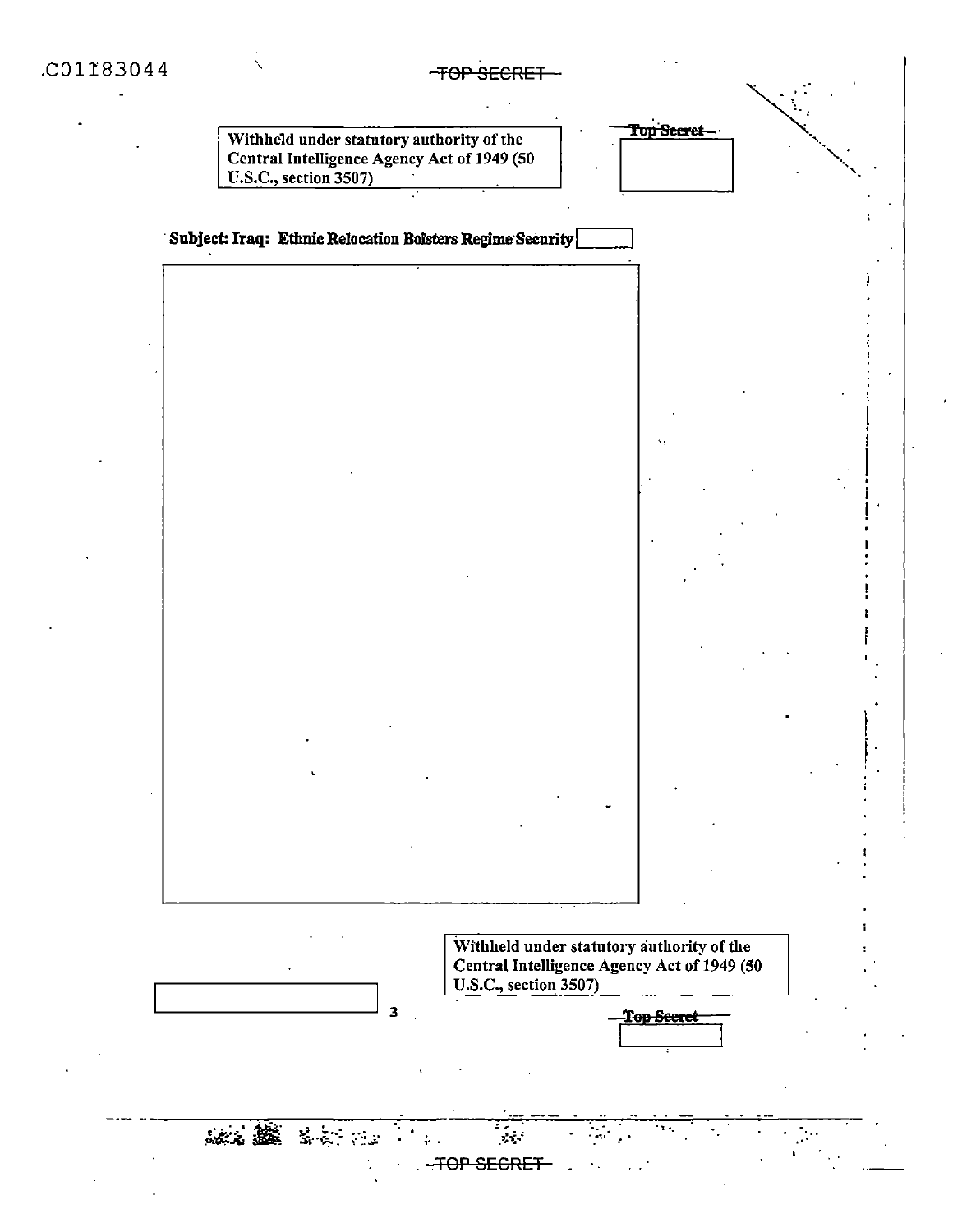C01183044

# TOP SECRET-

| Withheld under statutory authority of the                                                          | Top Secre |  |
|----------------------------------------------------------------------------------------------------|-----------|--|
| Central Intelligence Agency Act of 1949 (50                                                        |           |  |
| U.S.C., section 3507)                                                                              |           |  |
|                                                                                                    |           |  |
|                                                                                                    |           |  |
|                                                                                                    |           |  |
|                                                                                                    |           |  |
| Subject: Iraq: Ethnic Relocation Bolsters Regime Security                                          |           |  |
|                                                                                                    |           |  |
| NESAF/Iraq (2 May 2000)                                                                            |           |  |
|                                                                                                    |           |  |
| <b>External Distribution:</b>                                                                      |           |  |
|                                                                                                    |           |  |
|                                                                                                    |           |  |
| <b>National Security Council</b>                                                                   |           |  |
|                                                                                                    |           |  |
| 1 - Bruce Riedel, Special Assistant to the President and Sr. Director for Near East and South Asia |           |  |
| 1 - Kenneth Pollack, Director, Near East and South Asian Affairs, Room 351                         |           |  |
| <b>OEOB</b>                                                                                        |           |  |
| 1 - Mary McCarthy, Director for Intelligence Programs, Room 300 OEOB                               |           |  |
|                                                                                                    |           |  |
| <b>Department of State</b>                                                                         |           |  |
|                                                                                                    |           |  |
| 1 - Ned Walker, AS/NEA, Room 6242                                                                  |           |  |
|                                                                                                    |           |  |
| 1 - Beth Jones, PDAS/NEA, Room 6242                                                                |           |  |
| 1 - Francis Ricciardone, NEA/SCTI, Room 6247                                                       |           |  |
| 1 - Philo Dibble, DANEA/NGA, Room 4515                                                             |           |  |
| 1 - Toni Barry, Iraq Desk Officer, NGA, Room 4515                                                  |           |  |
| 1-J. Stapleton Roy, AS/INR, Room 6531                                                              |           |  |
| 1 - Stephen Grummon, D/INR/NEA, Room 4634                                                          |           |  |
| 1 - Tom Dowling, DD/INR/NESA, Room 4634                                                            |           |  |
| 1 - Suzanne McCormick, INR/NESA, Room 4634                                                         |           |  |
| 1 - Susan Rosa, NEA/PPR Room 5256                                                                  |           |  |
| 1 - Marnie Girshon, NEA/SCTI Room 6247                                                             |           |  |
|                                                                                                    |           |  |
| 1 - Kathleen Allegrone, DD/NEA/NGA Room 4515                                                       |           |  |
| 1 - Tom Warrick, DD/S/WCI, Room 6317                                                               |           |  |
| <b>Department of Defense</b>                                                                       |           |  |
|                                                                                                    |           |  |
| 1 - Walter Slocombe, Undersecretary for Policy, OSD, Room 4E808,                                   |           |  |
| Pentagon                                                                                           |           |  |
|                                                                                                    |           |  |
|                                                                                                    |           |  |
|                                                                                                    |           |  |
|                                                                                                    |           |  |
|                                                                                                    |           |  |

| Pentagon |  |                                                                      |                   |                                           |  |
|----------|--|----------------------------------------------------------------------|-------------------|-------------------------------------------|--|
|          |  |                                                                      |                   |                                           |  |
|          |  |                                                                      |                   |                                           |  |
|          |  |                                                                      |                   |                                           |  |
|          |  |                                                                      |                   |                                           |  |
|          |  |                                                                      |                   |                                           |  |
|          |  |                                                                      |                   |                                           |  |
|          |  |                                                                      |                   |                                           |  |
|          |  |                                                                      |                   | Top Secret                                |  |
|          |  |                                                                      |                   |                                           |  |
|          |  |                                                                      |                   |                                           |  |
|          |  |                                                                      |                   | Withheld under statutory authority of the |  |
|          |  | Central Intelligence Agency Act of 1949 (50<br>U.S.C., section 3507) |                   |                                           |  |
|          |  |                                                                      | <u>דםממש</u> ? סו |                                           |  |